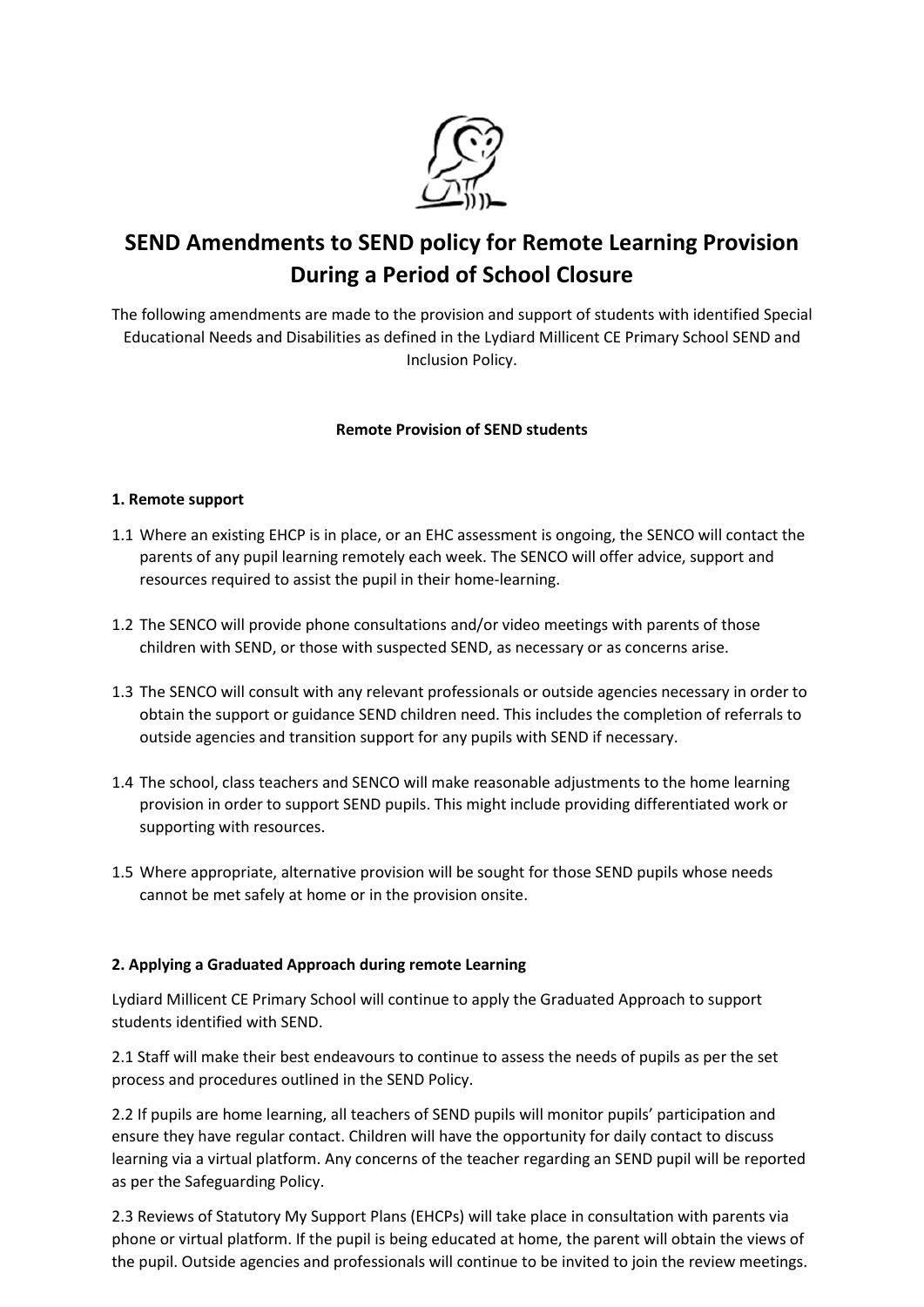Additions and targets will be reviewed and amended and sent to the parents and Local Authority. Records will be kept in the pupil's file in school.

2.3 Where appropriate whilst home learning, My Support Plans will be reviewed via phone consultations with parents.

2.3 Updates of pupil provision will be communicated to all relevant staff via the SENCO. Adaptations and sign posting of specific resources for remote learning will be communicated by SENCO.

2.4 Lydiard Millicent CE Primary School will continue to work closely with other education provisions who provide support for their pupils. They recognise the increased importance of keeping connected with our students during this time, and the heightened need for mental health and wellbeing of our students working with additional agencies.

2.5 Pastoral contact with pupils will be through weekly class video meetings with their class teacher and another school adult. If a child does not participate in the video meeting, class teachers will telephone or email the pupil's parents. The families of all children with an EHCP will be contacted by the SENCO weekly. The school will make its best endeavours to maintain a sense of community and connection with peers during the period of school closure.

## **3. Parent, family, carer support**

Lydiard Millicent CE Primary School continues to value the families, parents and carers of pupils as being a vital provision in the support of the child. With this in mind, we recognise the need to support our families despite this time of school closure.

3.1 The school will stay in close contact with all parents, sending regular Keeping In Touch communications and establishing class and SENCO email addresses for parents to use to contact staff. Home learning will be provided on the Purple Mash platform and through daily pre-teaching video calls. Parents are encouraged to contact the school with any queries.

3.2 The school will have resources to support families during local lockdown or bubble lockdown available on their website for parents to be able to access. This will include signposts to mental health and well-being support and relevant agencies.

3.3 Sign posting of appropriate support or provision will continue to be communicated via the SENCO according to the specific needs of the pupil and in accordance with existing individual plans and EHCPs in place. This will enable clear support within the stipulated targets of the plan. The SENCO will offer guidance through this provision, which will seek to sign post areas of support open to the choice of the main care giver (usually parents).

### **4. Returning to School**

The safety of the pupils at Lydiard Millicent CE Primary School is of paramount importance to the school. The school will support all SEND pupils with a return to school, when it is safe for them to do so.

4.1. In the event of a school closure, the school will adhere to the guidance provided by the government. They will update their procedures in accordance to any updates to government guidance.

4.2 At the time of a local lockdown school closure, all pupils will be assessed to ensure that they were safe to remain at home. Those who were not deemed safe at home will be offered a place in the emergency provision. In the event of a bubble lockdown, no pupils will be able to attend school. Any safeguarding concerns would be reported as per the safeguarding policy.